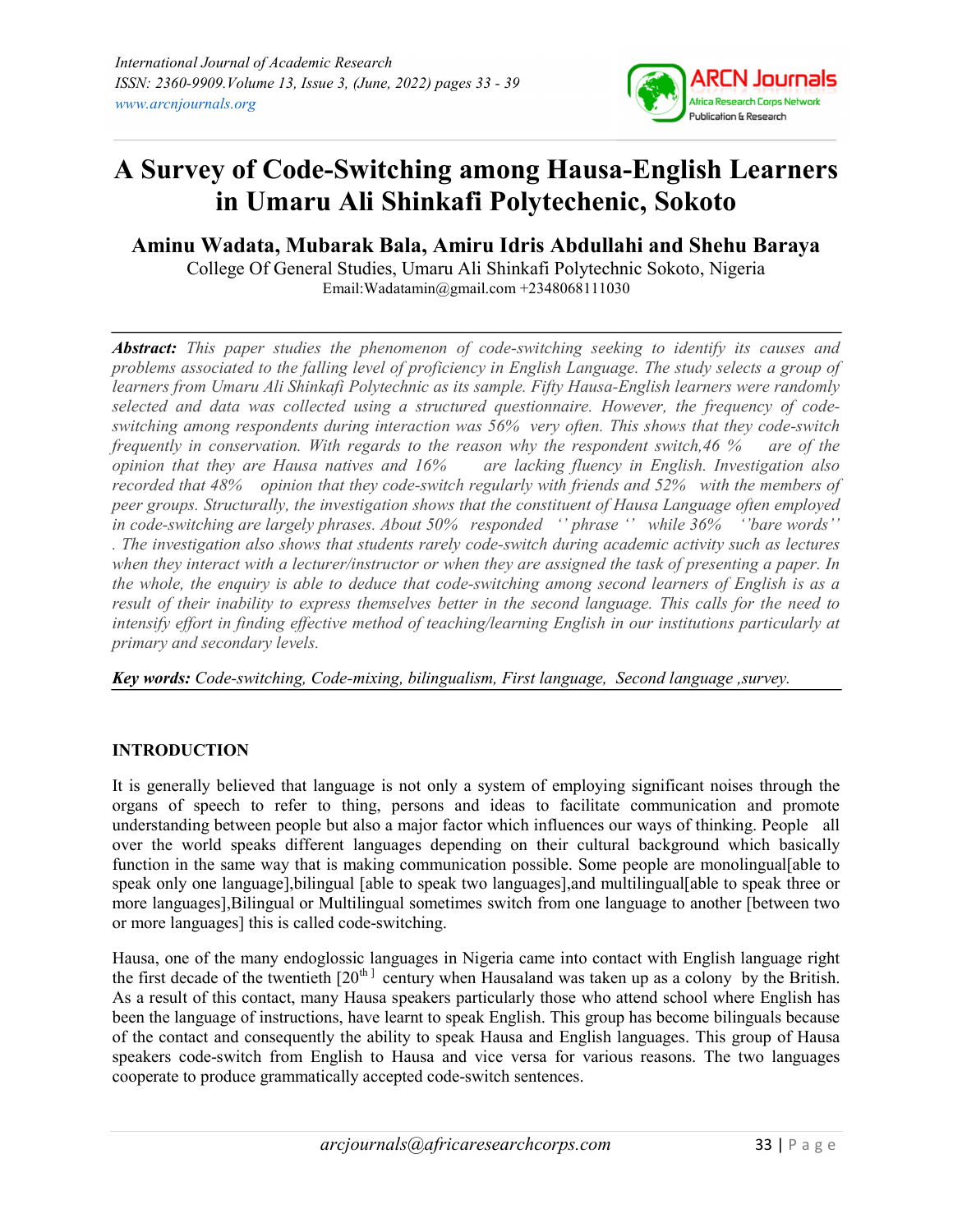#### WHAT IS CODE-SWITCHING?

Anne, et.al (2020) defined codeswitching as "the abililty to engage in fluent codeswithing is a hallmark of the flexibility and creativity of bilingual language use". Also Richard (2019) sees code switching as practice of moving back and forth between two languages or between two dialrcts of the same language at one time. "Speakers of more than one languague are known for their ability to code switch or mix their language during their communication" (Aranoff and Miller 2019). Marjan(2018) define code switching as " the use of codeswitching as the use of two languages within a sentence or discourse". According to Wardhaugh(2000:100)Codeswitching " is when people are usually required to select a particular set of codes whenever they choose to speak" .Code-switching is the ability of bilinguals to alternate between languages in their linguistic repetorire[Gumperz,J and Herendez,1976]

#### TYPES OF CODE-SWITCHING.

Poplack S .[1980] goes a further to outline two major types of code-switching ,these are ;Inter-sentential, Intra-sentential and Tag scode-switching.

# I. INTER-SENTENTIAL CODE-SWITCHING

This type of switching occurs at sentence boundaries –words or phrase at the beginning or the end of a sentence. This type is seen most often in fluent bilingual speakers. For example, ''I like this your phone. Nawa ta ke '' [How much is it]

#### II. INTRA-SENTENTIAL CODE-SWITCHING

In intra-sentential code-switching, the shift is done in the middle of a sentence, with no interruptions, hesitations, or pauses to indicate a shift. For example, "Let me see in kayi assignment din da kyau''. [whether you did the assignment correctly].

#### STATEMENT OF THE PROBLEM

This research has been undertaken due to enormous challenges that students faced when speaking English at school. Most of the Hausa-English students hardly speaks English language through out in conversations with their mates in school. Majority of Hausa-English learners code-switched while speaking English language in the school. Therefore, this problem leads to this research in order to investigate and to find out the causes and solutions of this problem.

# OBJECTIVES OF THE STUDY

This research will be guided by the following objectives.

- 1. To examine the degree of code-switching among the Hausa-English learners in Umaru Ali Shinkafi Polytechnic, Sokoto.
- 2. To identify the reasons why the students code-switched.
- 3. To find out the possible solutions to the problems.

#### RESEARCH QUESTIONS

The following question are formulated to guide the conduct of this research:

- 1. What is the degree of code-switching among Hausa-English learners in Umaru Ali Shinkafi Polytechnic, Sokoto.
- 2. What is the reasons why the students code-switch?.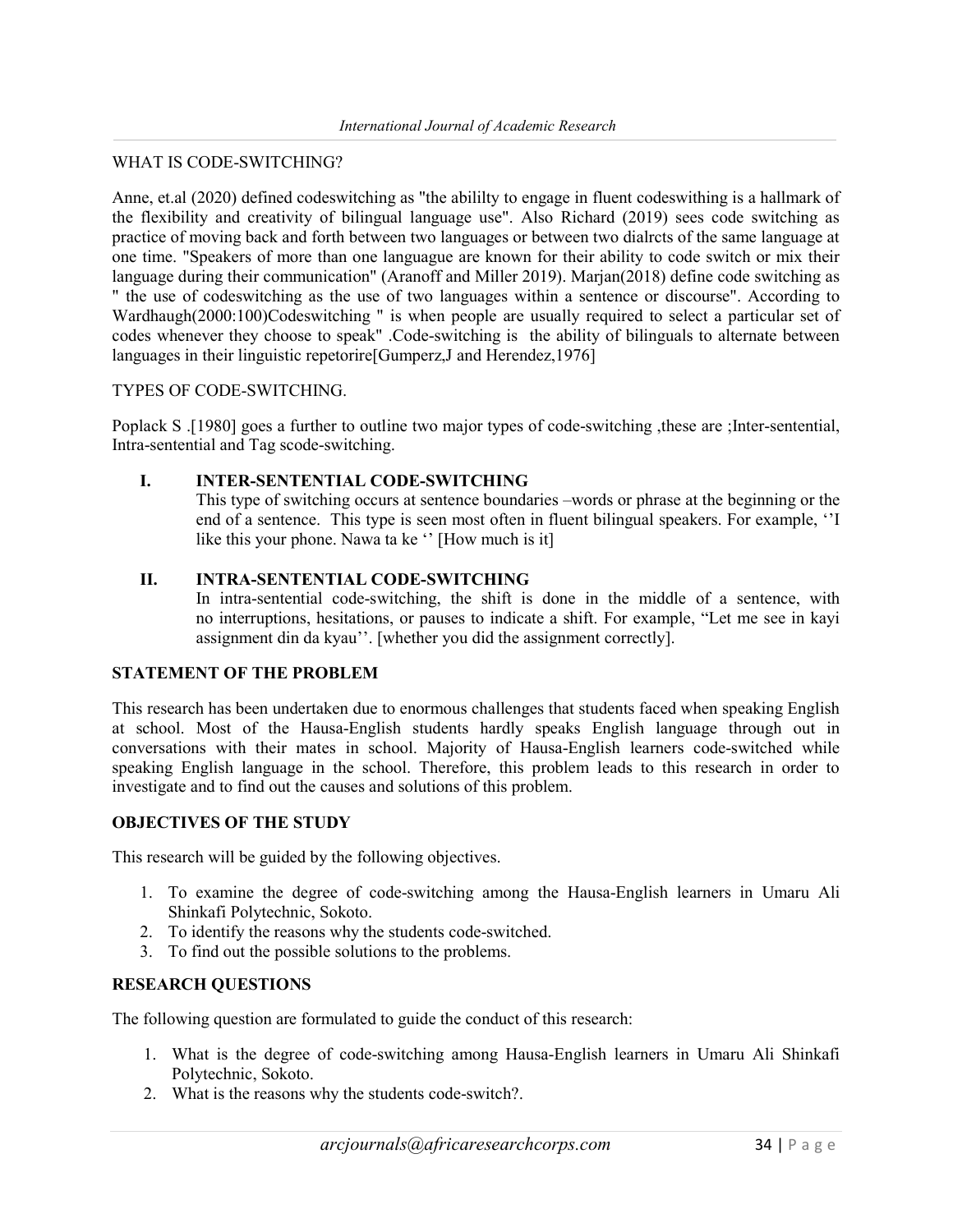3. What are the possible solutions to their problem.

# LITERATURE REVIEW

There are quite number of literature dealing with this subject matter of this research . Nuhu and Abubakar (2016) conducted a research on a topic titled "code-switching Among Hausa Bilinguals in the  $21<sup>st</sup>$ century''. The research revealed that the Hausa bilingual usually code-switched from Hausa language to other various languages, especially in Arabic and English. Based on this study, the researcher focused on Arabic and English which the current study may look at Hausa and English code-switching. Also, Jatau (2019) conducted a research on a topic titled: "Code-switching and mixing Among Hausa/English Bilinguals. A linguistic and socio-psychological survey ". The research revealed that Hausa/English Bilinguals code-switch from English to Hausa language in their conversation.

In an another related literature, Dorcas et al (2018) conducted a research on the topic titled: The effect of code-switching on English language teachers and learners at two schools in Sibbinda circuit. The research found out that code-switching has the aspect of the lesson taught and also helps learners to participate in the lesson especially those that have learning difficulties.

Zbou and Wei (2007) conducted a research on a topic titled: Code-switching as a result of language Acquisition: A case study of a 1.5 Generation child from China . The study found out that their use of code-switching is an important issue in understanding their language choice and language development.

#### METHODOLOGY

Fifty (50) respondent were randomly selected for the study whose mother's tongue (L1) is Hausa. The selection is said to be randomly because it was done regardless of the students' state of origin, ages, and course of studies. The study was conducted in Umaru Ali Shinkafi Polytechnic, Sokoto.

To investigate the reason why Hausa-English learner code-switch, the following questions were asked by the researchers in the questionnaire and were also responded accordingly.

#### 1. Do you code-switch to Hausa in your English conversation?

The above question requires an option of yes or no where the respondent's views varied in different opinions as 76% of the respondent agreed that they code-switch from English to Hausa while 24% were of the contrary views to other respondents as mention earlier.

| Response   | Frequency | Percentage |
|------------|-----------|------------|
| Often      | 10        | 20%        |
| Very often | 28        | 56%        |
| Rarely     | 12        | 24%        |
| Total      | 50        | 100%       |

Table 1. The degree or level of switching.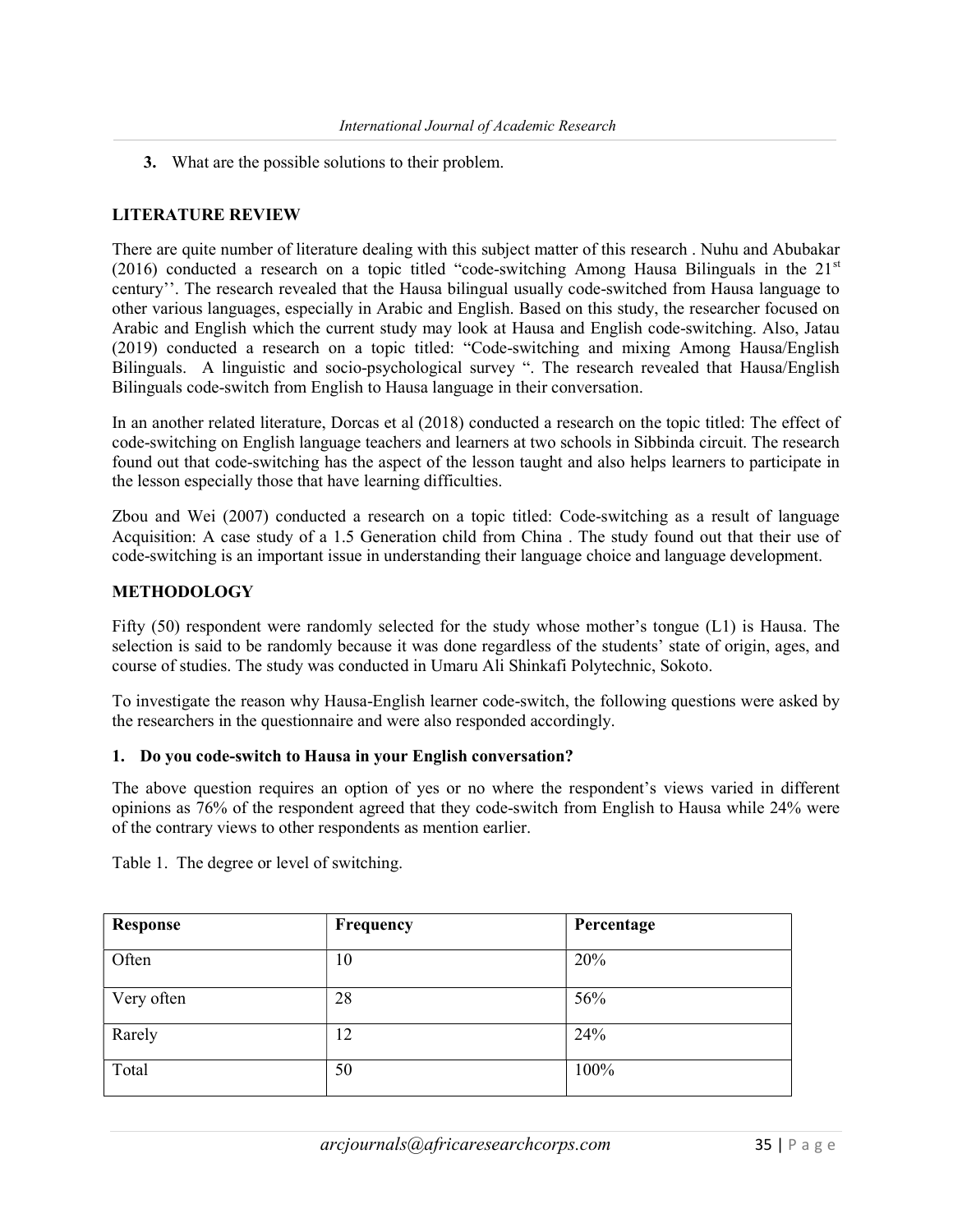The table shows that 20% of the respondents code switch often,56% very often and 24% rarely code switch. This shows that code switching becomes a habit and they hardly speak in any of the two languages without switching. The 12 respondents representing 24% rarely code switch from one language to another. Such individuals are able to separate the two languages.

# 2. Why do you think Hausa comes into your speech when you speak English?

Table 2. Reasons why respondents code-switch.

| <b>Responses</b>           | Frequency | Percentage |
|----------------------------|-----------|------------|
| Lack of fluency in English | 16        | 32%        |
| Hausa is my mother tongue  | 23        | 46%        |
| Fluency in Hausa language  | 11        | 22%        |
| Total                      | 50        | 100%       |

The table above shows that 32% code switch as a result of lacking fluency in English language. The 23 respondent who represented 46% were of the view that Hausa is their mother tongue and the 22% claimed that fluency in Hausa make them to switch from English to Hausa.

#### 3. When speaking with what type of people do you often change from English to Hausa?

Table 3. People with whom respondents switch.

| <b>Responses</b> | Frequency | Percentage |
|------------------|-----------|------------|
|                  |           |            |
| Friends          | 24        | 48%        |
| Peer groups      | 26        | 52%        |
| Total            | 50        | 100%       |

The above table shows that Hausa-English learners code-switch when they are speaking with different groups of people. From the table, 24 out of 50 respondents representing 48% code-switch only when speaking with friends, 26 representing 52% code-switch when conversing with groups who speak the language with a native-like proficiency.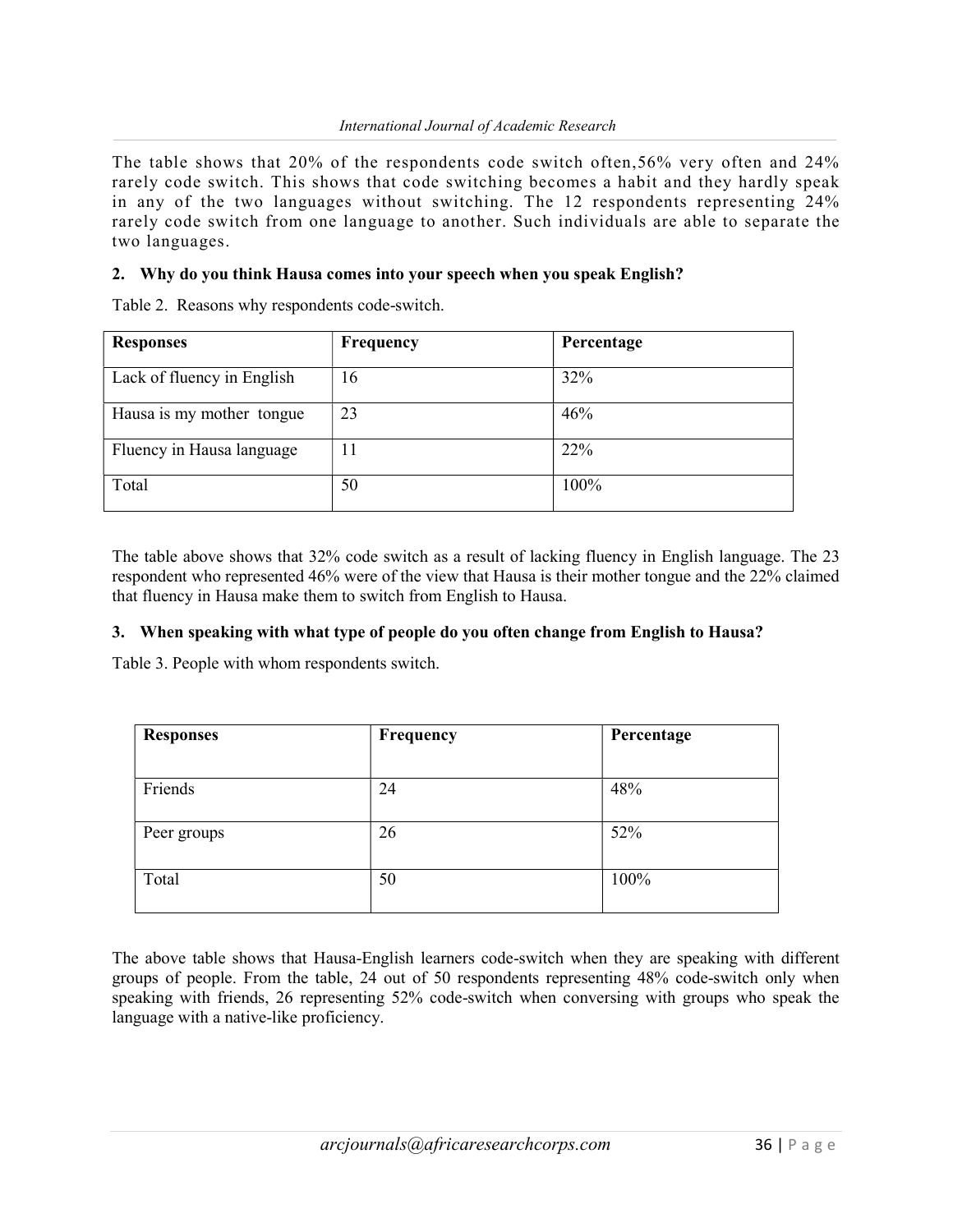4. In the discussion of what topic do you switch from English to Hausa?

Table 4. Topic leads to switching

| <b>Responses</b> | Frequency | Percentage |
|------------------|-----------|------------|
| Any topic        | 12        | 24%        |
| Family topic     | 15        | 30%        |
| Friendly topic   | 23        | 46%        |
| Total            | 50        | 100%       |

The respondents indicated that they code-switch when discussing on topic regardless of its types. From the table above, it can be observed that 12 students representing 24% code-switch when in English on any topic, 30% code-switch when speaking on family topic (mostly topic which concerns the speaker and the listeners especially when they come from the same family, town, or state). While 56% code-switch mostly on friendly topic.

What constituents of Hausa do you often employ in your English conversation when you code-switch?

Table 5. Constituents of Hausa employed in switching.

| <b>Responses</b> | Frequency | Percentage |                       |
|------------------|-----------|------------|-----------------------|
| Bare words       | 18        | 36%        | The<br>table          |
| phrases          | 25        | 50%        | above<br>shows        |
| sentences        | 07        | 14%        | 18<br>that<br>respond |
| Total            | 50        | 100%       | ents                  |
|                  |           |            | represen              |

ting 36% are of the opinion that they employed Hausa bare words into their English conversation, 50% responded phrases while 14% sentences.

In what interactive condition do you speak English without code-switching?

| Response                  | <b>Frequency</b> | Percentage |
|---------------------------|------------------|------------|
| During official meetings  |                  | 36%        |
| During paper presentation |                  | 28%        |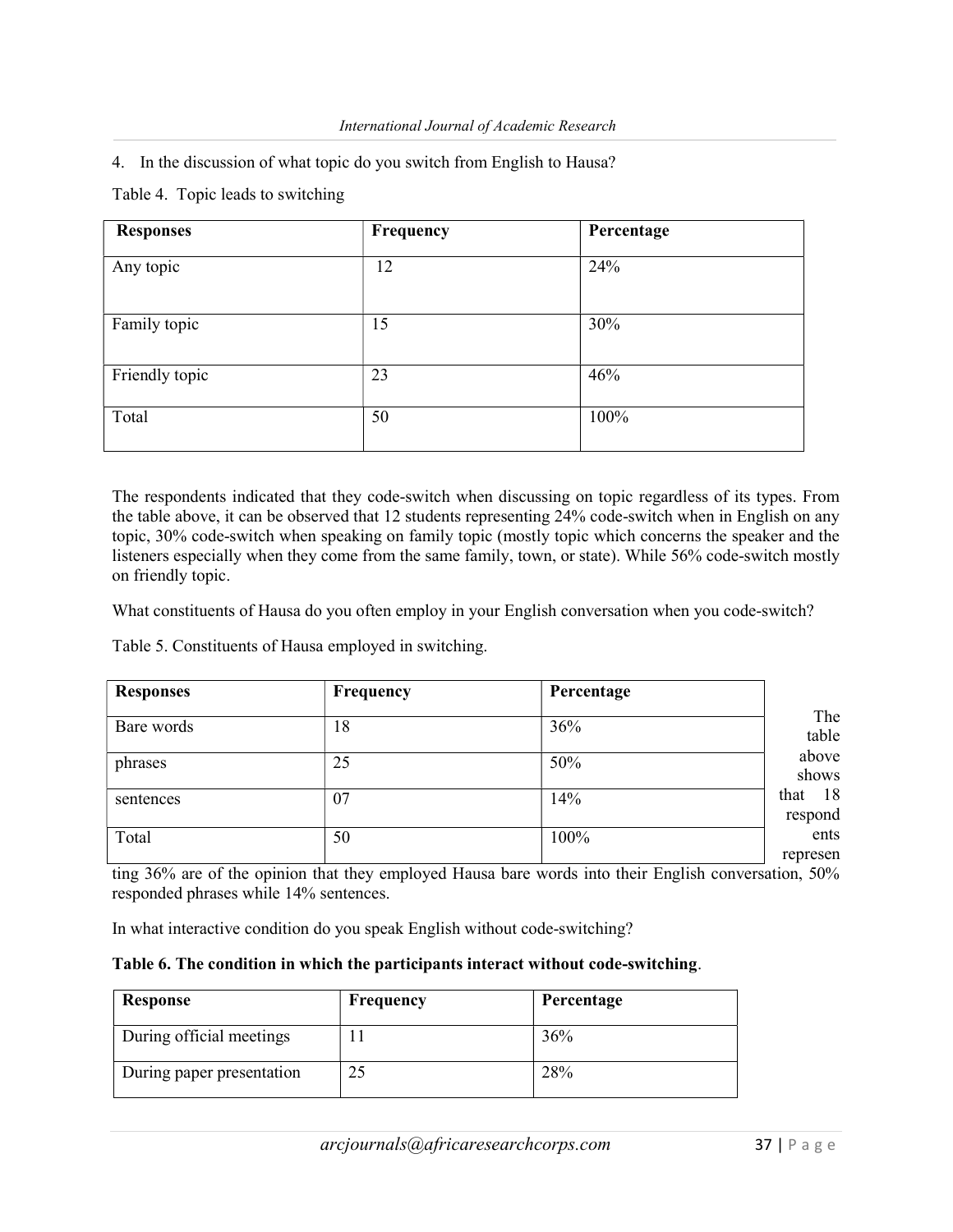#### International Journal of Academic Research

| In a formal discussion | 14 | 28%     |
|------------------------|----|---------|
| Total                  | 50 | $100\%$ |

The above table indicates that 11 respondents representing 22% do not code-switch during official meeting, 50% during paper presentation, while 28% in a formal discussion. This shows that students rarely code-switch during academic activity.

# SUMMARY OF FINDINGS

This research is set to investigate the reason of code-switching and problem among the second learners of English in Umaru Ali Shinkafi Polytechnic, sokoto. It was found out that 76% code-switch frequently while only 24% rarely code-switch from English to Hausa. It is therefore deducing that, majority of Hausa-English speakers code-switched to Hausa in their English conversation at different places and occasion.

Besides, the researchers also found out that, code-switching generates the spirit of belonging makes speakers switch freely with others who share the two language and who also code-switch. Most importantly it facilitates inter personal communication.

# **CONCLUSION**

In conclusion, this research has summarily investigated on why people often code-switch. The study therefore, throws light on this language phenomenon by demystifying issues ranging from its wide spread features , reasons and consequences to the speakers of language involved.

#### RECOMMENDATIONS

At this juncture, therefore, the researchers finds it necessary to recommend that code-switching should be discouraged in the classroom. The authority concerns also need to intensify effort in finding effective method of teaching/learning English in our institution particularly at primary and secondary levels. Parents should encourage their children to speak English without code-switching to Hausa language.

#### **REFERENCES**

Anne.L.at.el (2020) Codeswitching: A Bilingual Toolkit for Opportunities Speech Planning. Retrieved from https://doi.org/10.3389/fpsyg.20.20.01699

Aranoff,S. & Miller,N.(2019). Definition Codeswitching and Types, Retrieved from https://www.owlcation.com.

Blorn J.P, Gumperz, J.J (1972). Social meaning in linguistic structure: code-switching in Northern Norway. In J Gumperz and D. Hymes(Eds). Direction in sociolinguistics: The Ethnography of communication(pp. 407-434). New York: Holt. Rinerhert and Winston.

Crystal D. (1987). The Cambridge encyclopedia of language. Cambridge University Press.Second Edition.

Crystal D. (2003). A dictionary of linguistics and Phonetics. (3rd Edition) Oxford Basil Blackwell.

Dorcas,N et.al (2018). "The effects of code-switching on English Language teaching and learning at two in sibbinda circuit"A paper published by European centre of Research Training and Development UK.